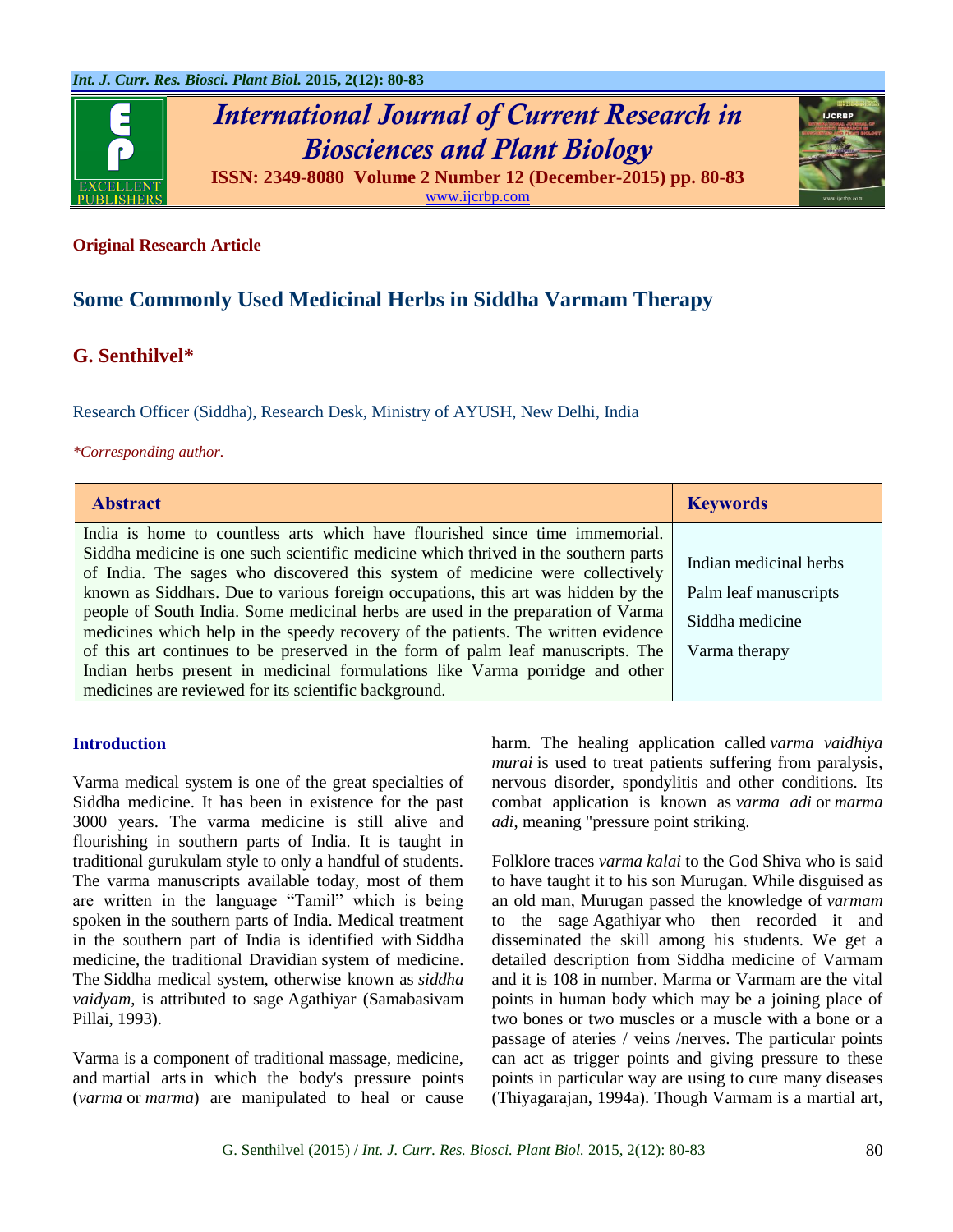there are some supporting medicines to help in the improvement of the patient. They are classified into Varma aga marundugal (Internal medicines) and Varma pura marundugal (External medicines) (Table 1).

| <b>S. No.</b> | Varma pura marundugal  | t word in control community words micriciated in the walkingin to cutting the<br>Varma aga marundugal |  |  |
|---------------|------------------------|-------------------------------------------------------------------------------------------------------|--|--|
| 1.            | Varma nasiyam          | Varma tirikadugu kanji                                                                                |  |  |
| 2.            | Varma sanni pugai      | Pazaya varma kanji                                                                                    |  |  |
| 3.            | Varma Ottradam         | Amukkira kudineer                                                                                     |  |  |
| 4.            | Narambu tettral poochu | Kukkuda kudineer                                                                                      |  |  |
| 5.            | Sadai vali poochu      | Seenapaavu kudineer                                                                                   |  |  |
| 6.            | Murivenna              | Varma chooranam                                                                                       |  |  |
| 7.            | Vasavenna              | Varmaani kuligai                                                                                      |  |  |
| 8.            | Purai ennai            | Varma sanni kuligai                                                                                   |  |  |
| 9.            | Mudamirukki ennai      | Sippi sarvaanga nei                                                                                   |  |  |
| 10.           | Kurunthotti ennai      | Varma vallarai nei                                                                                    |  |  |
| 11.           | Kaaya tirumeni ennai   | Kandankathiri nei                                                                                     |  |  |

**Table 1. Some commonly used medicines in the Varmam treatment.**

The herbal ingredients in these formulations are highly effective in controlling the disease symptoms of the patient.

# **1. Name of the medicine: Vasavennai (Thiyagarajan, 1994b)**

**Ingredients:** (all equal quantities)

- 1. *Citrus acida* juice
- 2. *Aloe vera* juice
- 3. Coconut oil
- 4. Castor oil
- 5. *Hemidesmus indicus* powder

## **Method of preparation of Vasavennai**

The juices and powder are added to boiling oils in a open vessel. The mixture is cooked for 30 minutes till the oil is boiled fully and the juices are mixed completely in the oil. Then this oil is applied to the ailing patient daily three times for one week.

## **Dosage**: As directed by the physician

**Dietetic advice:** Energy boosting gruel Varmam kanji (Porridge) is helpful to improve the overall energy level of the patient. As a food supplement it can be used in all age groups, to increase stamina, vigor and vitality.

## **2. Name of the medicine: Varma kanji (Thiyagarajan, 1994c)**

## **Ingredients:** (all equal quantities)

- 1. *Trigonella foenum-graceum*
- 2. *Aegle marmelos*
- 3. *Cuminum cyminum*
- 4. *Cardiospermum helicacabum*

5. *Centella asiatica*

6. *Glycyrrhiza glabra*

7. *Sida cardifolia*

# **Method of preparation of Varma gruel**

All the ingredients are tied in a small muslin cloth. This bolus is added to boiling rice in an open vessel. The gruel is cooked for 30 minutes till the rice is boiled fully and the ingredients of the bolus are mixed completely in the rice. Then this gruel is administered orally to the ailing patient daily three times for one week.

**Dosage**: 100 ml gruel.

## **3. Name of the medicine: Murivennai (Thiyagarajan, 1994d)**

**Ingredients:** (all equal quantities)

- 1. *Ficus benghalensis* juice
- 2. *Hemidesmus indicus* powder
- 3. *Sida cordifolia* powder
- 4. *Wrightia tinctoria* powder
- 5. *Indigofera aspalathoides* powder
- 6. Gingelly oil
- 7. Cow's milk

## **Method of preparation of Murivennai**

The juices and powders are added to boiling gingelly oil in an open vessel. The mixture is cooked for 30 minutes till the oil is boiled fully and the juices are mixed completely in the oil. Then this oil is applied to the ailing patient daily three times for one week. **Dosage**: As directed by the physician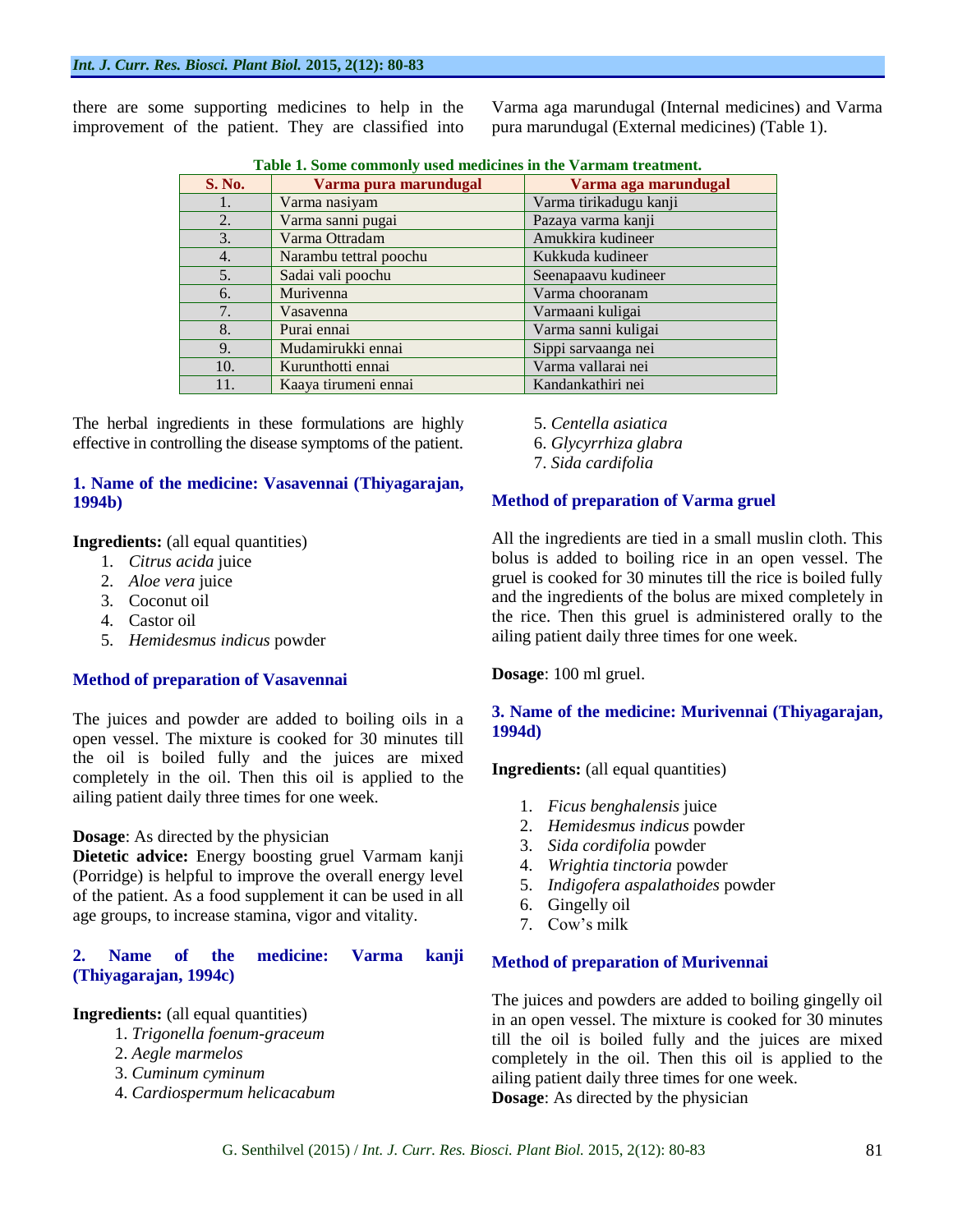#### **Some of the medicinal herbs are given in brief**

Most of the Varmam medicines some commonly used herbs are taken into account and reviewed for its scientific background. They are easily available and can be used for medicinal preparations. Some of the important and common herbs with their common names and scientific names are listed in Table 2.

| S.<br>No.        | <b>Tamil name</b> | <b>English</b><br>name         | <b>Botanical name</b>               | <b>Parts</b><br>used | <b>Activities based on Siddha texts</b>                                                                                                              |
|------------------|-------------------|--------------------------------|-------------------------------------|----------------------|------------------------------------------------------------------------------------------------------------------------------------------------------|
| 1.               | Vendayam          | Fenugreek<br>seeds             | Trigonella<br>foenum-graeceum Linn. | <b>Seeds</b>         | Seeds are diuretic, tonic,<br>carminative and aphrodiasiac.<br>Fenugreek seeds stimulate appetite<br>by their action on the human<br>nervous system. |
| $\overline{2}$ . | Vilva pazam       | <b>Bael fruit</b>              | Aegle marmelos Corr.                | Fruit<br>pulp        | The fruit pulp contains mucilage,<br>pectin, sugar, volatile oil etc. Ripe<br>fruit is sweet, aromatic, cooling,<br>laxative and nutritive.          |
| $\overline{3}$ . | Seeragam          | Cumin seeds                    | Cuminum cyminum Linn.               | Seeds                | The seeds are carminative,<br>aromatic, stomachic, stimulant,<br>cooling and astringent.                                                             |
| 4.               | Mudakkaruthaan    | Balloon vine,<br>winter cherry | Cardiospermum<br>halicacabum Linn.  | Leaves               | The leaves are diuretic, laxative,<br>stomachic and externally<br>rubefecient.                                                                       |
| 5.               | Vallarai          | Memory<br>plant                | Centella asiatica (L.) Urban        | Leaves               | The leaves are used as memory<br>boosters since time immemorial.<br>They act as a tonic to the human<br>nervous system.                              |
| 6.               | Adhimaduram       | Liquorice<br>root              | Glycyrrhiza glabra Linn.            | Root                 | The root contains a amorphous<br>compound glycyrrhizin. The root is<br>cooling, expectorant, tonic, diuretic<br>and gentle laxative.                 |
| 7.               | Sittramutti       | Country<br>mallow              | Sida cordifolia Linn.               | Root and<br>stem     | The root is regarded as cooling,<br>astringent, tonic, febrifuge and<br>diuretic. It is used as a cardiac<br>stimulant since time immemorial.        |

**Table 2. Commonly used herbs in Varmam medicines.**

#### **Discussion**

The present review expresses the importance of herbal plants used in the age old Varma treatment, the martial art followed in the Southern parts of India. Plants have the ability to synthesize a wide variety of chemical compounds that are used to perform important biological functions, and to defend against attack from predators such as insects, fungi and herbivorous mammals. At least 12,000 such compounds have been isolated so far; a number estimated to be less than 10% of the total. Chemical compounds in plants mediate their effects on the human body through processes identical to those already well understood for the chemical compounds in conventional drugs; thus herbal medicines do not differ greatly from conventional drugs in terms of how they work. This enables herbal medicines to be as effective as conventional medicines.

The use of human uses of plants is recognized as an effective way to discover future medicines. In 2001, researchers identified 122 compounds used in modern medicine which were derived from "ethnomedical" plant sources; 80% of these have had an ethnomedical use identical or related to the current use of the active elements of the plant. Many of the pharmaceuticals currently plants as medicines predate written human history. Ethnobotany (the study of traditional available to physicians have a long history of use as herbal remedies. The use of herbs to treat disease is almost